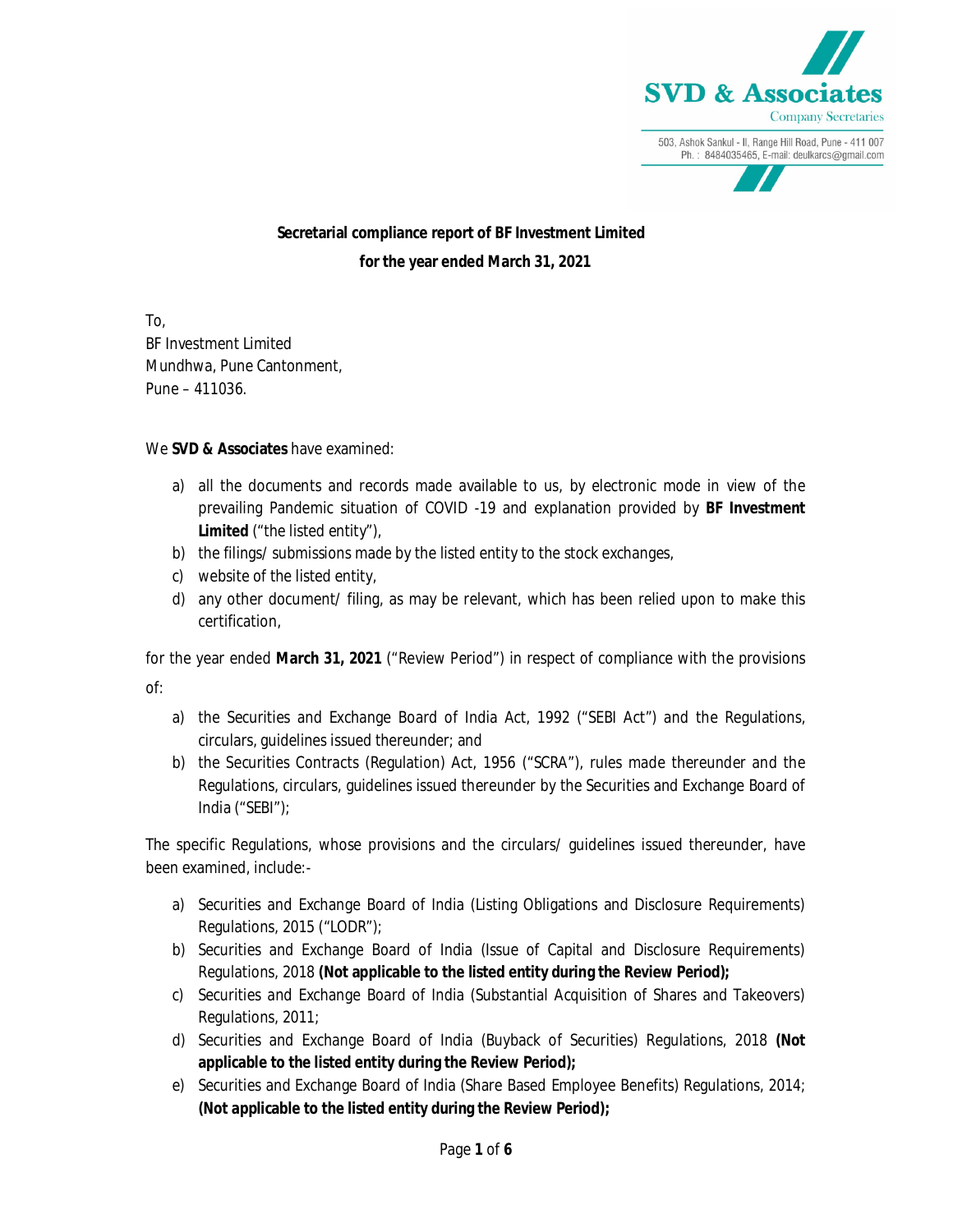- f) Securities and Exchange Board of India (Issue and Listing of Debt Securities) Regulations, 2008; **(Not applicable to the listed entity during the Review Period);**
- g) Securities and Exchange Board of India (Issue and Listing of Non-Convertible and Redeemable Preference Shares) Regulations,2013; **(Not applicable to the listed entity during the Review Period);**
- h) Securities and Exchange Board of India (Prohibition of Insider Trading) Regulations, 2015 ("PIT Regulations");
- i) Securities and Exchange Board of India (Depositories and Participants) Regulations, 2018.
- j) Securities and Exchange Board of India (Registrars to an Issue and Share Transfer Agents) Regulations, 1993 regarding the Companies Act and dealing with client;

and circulars/ guidelines issued thereunder;

And based on the above examination, we hereby report that, during the Review Period:

(a) The listed entity has complied with the provisions of the above Regulations and circulars/ guidelines issued there under, except in respect of matters specified below:

| Sr. | <b>Compliance Requirement</b>                                                                                                                                                                                                                                                                                                                                                                                                                                                 | <b>Deviations</b>                                                                                                                                                                                                                                                                                                                  | Observations/ Remarks of the                                                                                                                                                                                                                                             |
|-----|-------------------------------------------------------------------------------------------------------------------------------------------------------------------------------------------------------------------------------------------------------------------------------------------------------------------------------------------------------------------------------------------------------------------------------------------------------------------------------|------------------------------------------------------------------------------------------------------------------------------------------------------------------------------------------------------------------------------------------------------------------------------------------------------------------------------------|--------------------------------------------------------------------------------------------------------------------------------------------------------------------------------------------------------------------------------------------------------------------------|
| No. | (Regulations<br>$\prime$<br>circulars                                                                                                                                                                                                                                                                                                                                                                                                                                         |                                                                                                                                                                                                                                                                                                                                    | <b>Practicing Company Secretary</b>                                                                                                                                                                                                                                      |
|     | /guidelines<br>including                                                                                                                                                                                                                                                                                                                                                                                                                                                      |                                                                                                                                                                                                                                                                                                                                    |                                                                                                                                                                                                                                                                          |
|     | specific clause)                                                                                                                                                                                                                                                                                                                                                                                                                                                              |                                                                                                                                                                                                                                                                                                                                    |                                                                                                                                                                                                                                                                          |
| 1.  | Clause (a) of sub regulation<br>(2) of regulation 27 requires<br>the listed entity to submit a<br>quarterly compliance report<br>on corporate governance, in<br>the format as specified by<br>the board from time to time,<br>the recognised<br>stock<br>to<br>within fifteen<br>exchange(s)<br>close of the<br>days from<br>quarter.                                                                                                                                         | The extended due date for<br>submission<br>Оf<br>quarterly<br>compliance<br>report<br>on<br>corporate governance<br>for<br>the quarter ended March 31,<br>2020 was May 15, 2020.<br>the<br>However<br>same<br>submitted to BSE on May 26,<br>2020 and NSE on May 27,<br>2020 being done beyond the<br>time period as prescribed.   | The listed entity shall ensure<br>necessary compliance to the<br>extent of deviation reported in<br>compliance of clause (a) of sub<br>regulation (2) of regulation 27<br>of LODR for timely submission<br>of quarterly compliance report<br>on corporate governance.    |
| 2.  | Compliance Requirement of<br>clause (d) of sub regulation<br>(3) of regulation 33 of LODR<br>require as follows -<br>Clause (d) - The listed entity<br>shall submit Annual audited<br>standalone financial results<br>for the financial year, within<br>sixty days from the end of<br>the financial year along with<br>audit<br>report<br>the<br>and<br>on Impact<br>Statement<br>оf<br>Qualifications<br>Audit<br>applicable only for audit<br>report with modified opinion. | Clause (d) - The extended<br>due date for submission of<br>consolidated financial results<br>for the quarter and year<br>ended March 31, 2020 was<br>June 30, 2020. However the<br>same has been submitted by<br>the listed entity to Stock<br>Exchange(s) on July 28, 2020<br>being done beyond the time<br>period as prescribed. | The listed entity shall ensure<br>necessary compliance to the<br>extent of deviation reported in<br>compliance of clause (d) of sub<br>regulation (3) of regulation 33<br>of LODR for timely submission<br>quarterly and yearly<br>Οf<br>consolidated financial results. |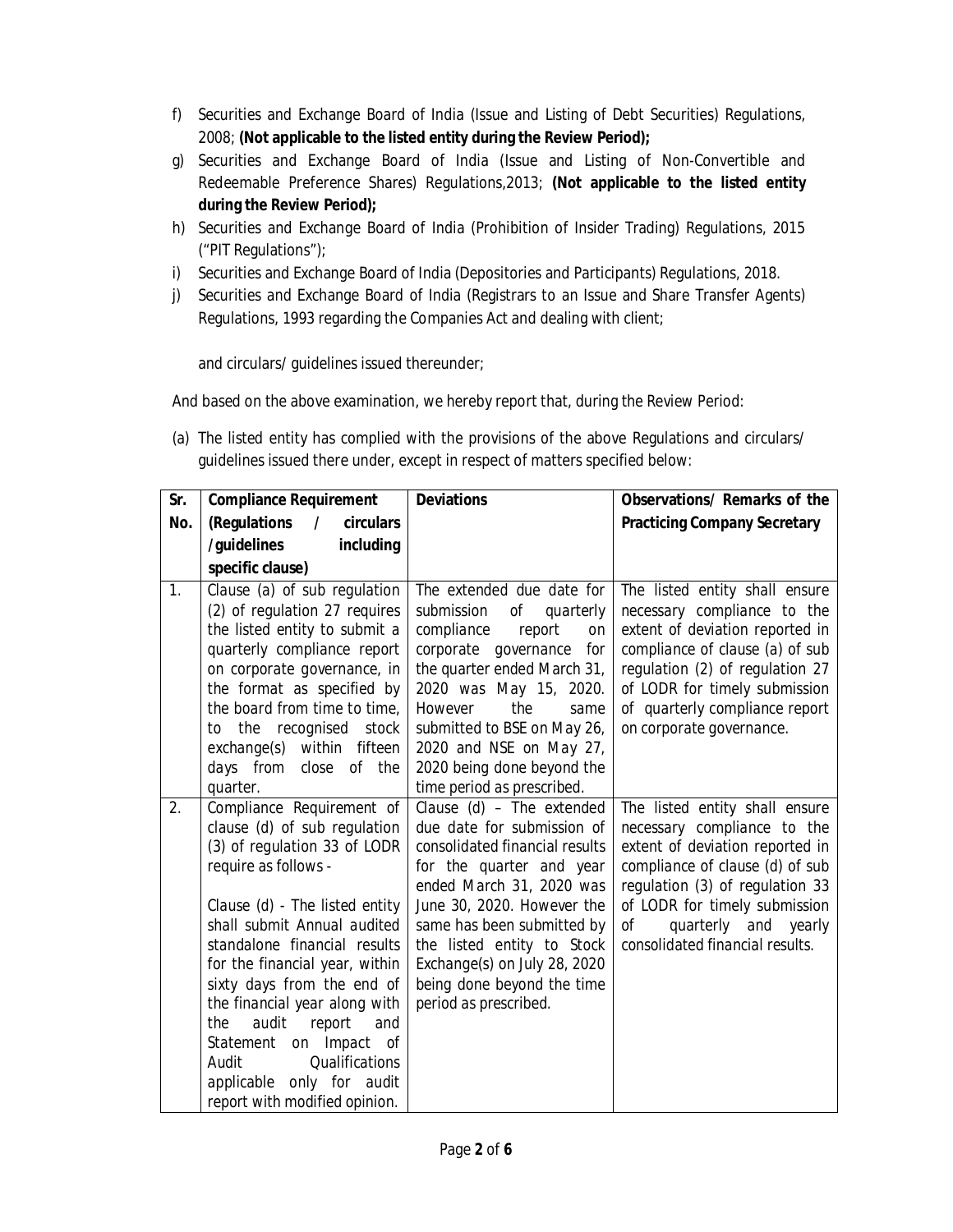|    | Provided that if the listed<br>entity has subsidiaries, it |                                                                     |                                                                |
|----|------------------------------------------------------------|---------------------------------------------------------------------|----------------------------------------------------------------|
|    | while<br>shall,<br>submitting                              |                                                                     |                                                                |
|    | annual audited standalone                                  |                                                                     |                                                                |
|    | financial results also submit                              |                                                                     |                                                                |
|    | annual audited consolidated                                |                                                                     |                                                                |
|    | financial results along with                               |                                                                     |                                                                |
|    | the<br>audit<br>report<br>and                              |                                                                     |                                                                |
|    | Statement<br>on Impact<br>of                               |                                                                     |                                                                |
|    | Qualifications<br>Audit                                    |                                                                     |                                                                |
|    | applicable only for audit                                  |                                                                     |                                                                |
|    | report with modified opinion.                              |                                                                     |                                                                |
|    | Provided further that, in case                             |                                                                     |                                                                |
|    | οf<br>audit<br>reports<br>with                             |                                                                     |                                                                |
|    | unmodified opinion(s),<br>the                              |                                                                     |                                                                |
|    | listed entity shall furnish a                              |                                                                     |                                                                |
|    | declaration to that effect to                              |                                                                     |                                                                |
|    | the Stock Exchange(s) while                                |                                                                     |                                                                |
|    | publishing<br>the<br>annual                                |                                                                     |                                                                |
|    | audited financial results.                                 |                                                                     |                                                                |
| 3. | SEBI<br>Circular<br>No.<br>CIR/CFD/CMD-1/142/2018          | The listed entity has not<br>the<br>submitted<br><b>Stock</b><br>to | The listed entity shall ensure<br>necessary compliance of SEBI |
|    | dated November 19, 2018                                    | Exchange(s)<br>the<br>detailed                                      | Circular No.<br>CIR/CFD/CMD-                                   |
|    | requires that, if any listed                               | for<br>delay<br>reasons<br>in                                       | 1/142/2018 dated November                                      |
|    | entity does not submit its                                 | submission<br>Ωf<br>the                                             | 19, 2018 and shall disclose the                                |
|    | financial<br>results<br>in                                 | consolidated financial results                                      | detailed reasons for delay in                                  |
|    | with<br>accordance<br>the                                  | for the quarter and year                                            | consolidated<br>submission<br>οf                               |
|    | timelines<br>specified<br>in                               | ended March 31, 2020.                                               | financial results to the stock                                 |
|    | Regulation 33 of LODR, the                                 |                                                                     | exchanges(s)<br>within<br>one                                  |
|    | listed entity shall disclose                               |                                                                     | working day of the due date of                                 |
|    | detailed reasons for such                                  |                                                                     | submission<br>within<br><i>or</i><br>one                       |
|    | delay to the stock exchanges                               |                                                                     | working day of the decision to                                 |
|    | within one working day of                                  |                                                                     | delay the<br>results<br>if such                                |
|    | the due date of submission                                 |                                                                     | decision is taken prior to the                                 |
|    | for the results or within one                              |                                                                     | due date for submission of                                     |
|    | working day of the decision                                |                                                                     | results.                                                       |
|    | delay the result<br>to<br>as                               |                                                                     |                                                                |
|    | required under Regulation 33                               |                                                                     |                                                                |
|    | of LODR.                                                   |                                                                     |                                                                |

- (b) The listed entity has maintained proper records under the provisions of the above Regulations and circulars/ guidelines issued there under insofar as it appears from our examination of those records.
- (c) The following are the details of actions taken against the listed entity/ its promoters/ directors/ material subsidiaries either by SEBI or by Stock Exchanges(including under the Standard Operating Procedures issued by SEBI through various circulars) under the aforesaid Acts/ Regulations and circulars/ guidelines issued there under**:**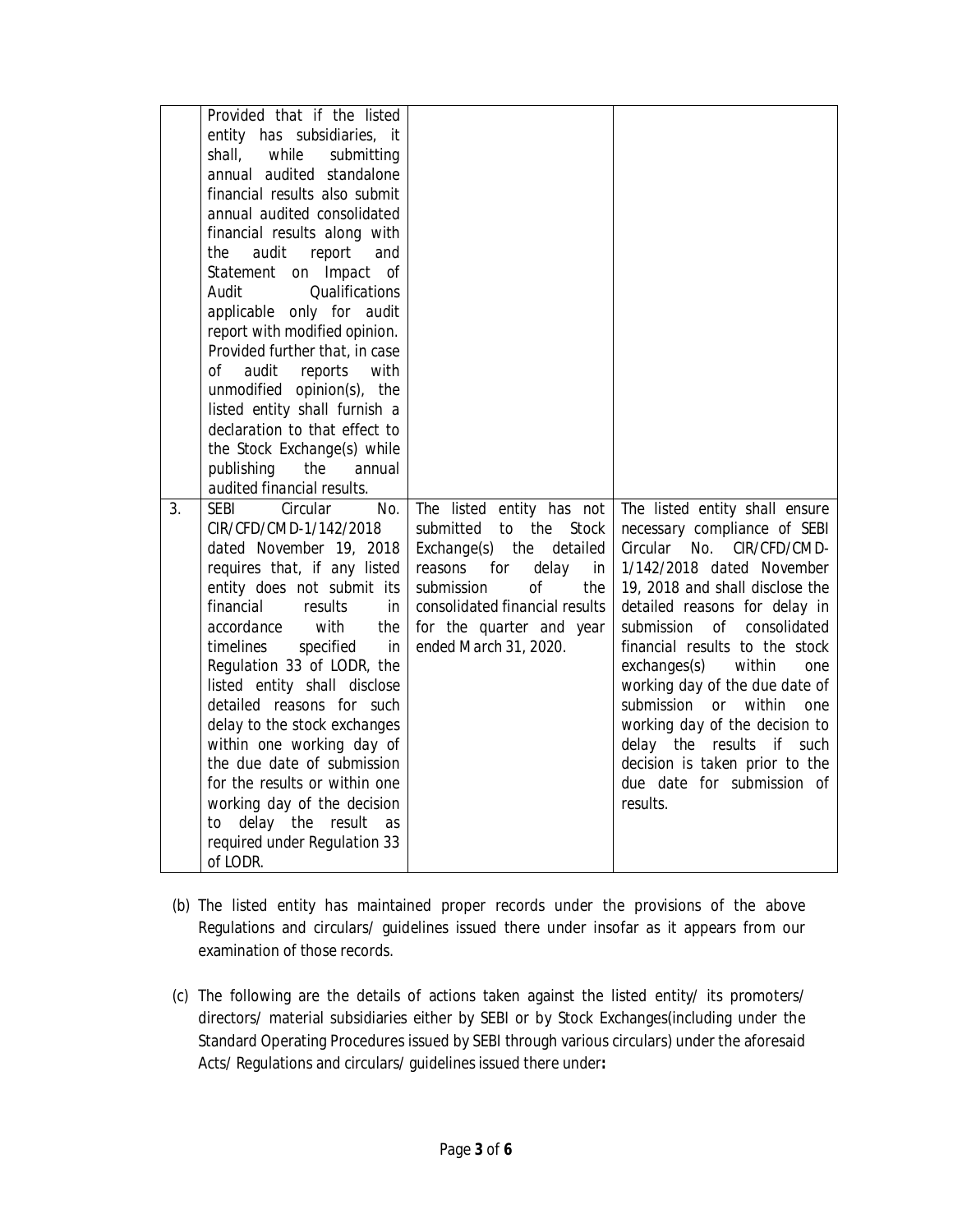| Sr.<br>No. | Action taken by                                          | <b>Details of violation</b>                                                                                                                                                                                                                                                                              | taken E.g. fines,<br>warning<br>letter,<br>debarment, etc.                                                   | Details of action   Observations/ remarks<br>Οf<br>the<br>Practicing<br>Company Secretary, if<br>any                                                                                                          |
|------------|----------------------------------------------------------|----------------------------------------------------------------------------------------------------------------------------------------------------------------------------------------------------------------------------------------------------------------------------------------------------------|--------------------------------------------------------------------------------------------------------------|---------------------------------------------------------------------------------------------------------------------------------------------------------------------------------------------------------------|
| 1.         | <b>National Stock</b><br>Exchange of<br>India Ltd. (NSE) | NSE vide notice dated June<br>02, 2020 observed the<br>delay in submission of<br>quarterly<br>compliance<br>report<br>corporate<br>on<br>governance for the quarter<br>ended March 31, 2020<br>prescribed<br>within<br>time<br>period<br>as<br>sub<br>per<br>regulation (2) of regulation<br>27 of LODR. | Fine imposed of<br>$23,600/-$ .<br>INR.<br>However, waiver<br>for the same was<br>granted later on<br>by NSE | The listed entity has<br>the<br>filed<br>corporate<br>governance report of<br>quarter ended March<br>31, 2020 on May 27,<br>2020 and the fine levied<br>for delay in filing the<br>same was waived by<br>NSE. |
| 2.         | <b>BSE</b><br>Limited<br>(BSE)                           | BSE vide notice dated June<br>02, 2020 observed the<br>delay in submission of<br>quarterly compliance<br>report<br>corporate<br>on<br>governance for the quarter<br>ended March 31, 2020<br>within<br>prescribed<br>time<br>period<br>as per<br>sub<br>regulation (2) of regulation<br>27 of LODR.       | Fine imposed of<br>INR. 23,600/-                                                                             | The listed entity has<br>the<br>filed<br>corporate<br>governance report of<br>quarter ended March<br>31, 2020 on May 26,<br>2020 and the fine levied<br>for delay in filing the<br>same is duly paid.         |

(d) The listed entity has taken the following actions to comply with the observations made in previous reports:

| Sr.<br>No. | Observations of the Practicing<br>the<br>Company Secretary<br>in<br>previous reports                                                                                       | <b>Observations</b><br>made in<br>the<br>secretarial<br>compliance<br>report for the<br>year<br>ended(The<br>years are to be<br>mentioned) | Actions taken by<br>the listed entity, if<br>any                                                                                                               | <b>Comments</b><br>of<br>Practicing<br>the<br>Company<br><b>Secretary</b><br>on<br>the<br>actions<br>by the<br>taken<br>listed entity                                                                   |
|------------|----------------------------------------------------------------------------------------------------------------------------------------------------------------------------|--------------------------------------------------------------------------------------------------------------------------------------------|----------------------------------------------------------------------------------------------------------------------------------------------------------------|---------------------------------------------------------------------------------------------------------------------------------------------------------------------------------------------------------|
| 1.         | The audited consolidated financial<br>statements and financial results<br>for the review period were<br>submitted to Stock Exchanges<br>beyond the time period prescribed. | 2018-19                                                                                                                                    | The listed entity<br>has complied with<br>the filing under the<br>regulation.<br>said<br>However the same<br>done with<br>İς<br>beyond the<br>prescribed time. | The listed entity<br>continued<br>to<br>submit<br>the<br>consolidated<br>financial results<br>with delay for<br>the quarter and<br>year<br>ended<br>31.03.2020 for<br>this<br>Review<br>Period as well. |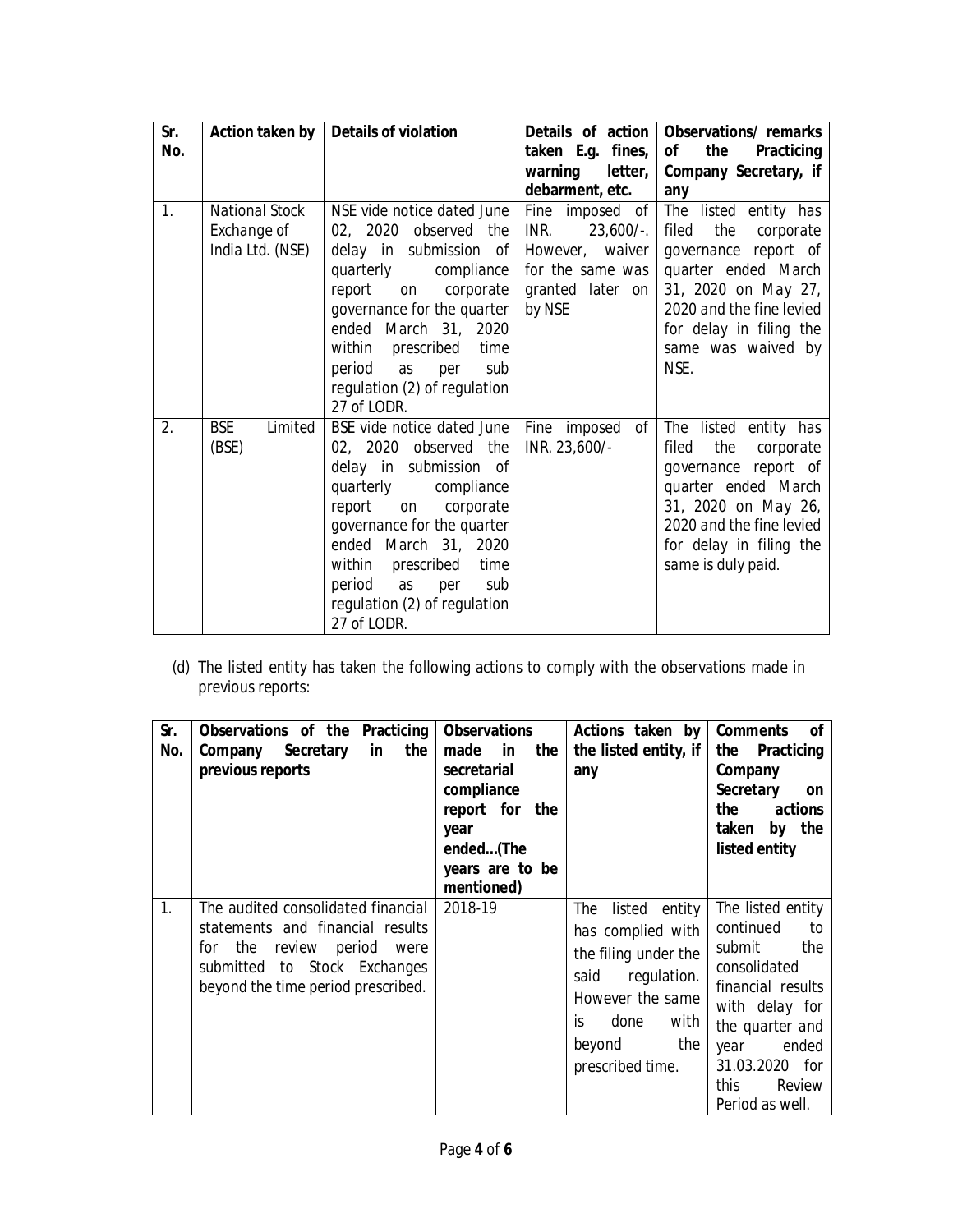| 2. | The disclosure as required under<br>sub-regulation (9) of Regulation 23<br>of LODR for half year ended 30th<br>September, 2019 was given after<br>the time prescribed under this<br>Regulation. The listed entity shall<br>ensure necessary<br>compliance<br>within due time.                                                                       | 2019-20 | The listed<br>entity<br>taken<br>has<br>necessary<br>corrective action to<br>submit<br>the<br>disclosure as per<br>sub-regulation (9)<br>of regulation 23 of<br>LODR<br>within<br>prescribed<br>time<br>limit for FY 2020-<br>21. | The<br>action<br>taken<br>by the<br>listed entity is<br>satisfactory and<br>the listed entity<br>has done the<br>filing for the FY<br>2020-21 within<br>the prescribed<br>time limit.                                                                                       |
|----|-----------------------------------------------------------------------------------------------------------------------------------------------------------------------------------------------------------------------------------------------------------------------------------------------------------------------------------------------------|---------|-----------------------------------------------------------------------------------------------------------------------------------------------------------------------------------------------------------------------------------|-----------------------------------------------------------------------------------------------------------------------------------------------------------------------------------------------------------------------------------------------------------------------------|
| 3. | The listed entity shall ensure that<br>the Corporate Governance Report,<br>submitted under Sub-Regulation<br>(2) of Regulation 27 of LODR,<br>mentions the correct designation<br>of the Director.                                                                                                                                                  | 2019-20 | The listed entity<br>taken<br>has<br>necessary<br>corrective action to<br>submit the report<br>sub-<br>per<br>as<br>regulation (2)<br>оf<br>regulation 27<br>оf<br>LODR with correct<br>designation<br>Οf<br>director.            | The<br>action<br>taken<br>by the<br>listed entity is<br>satisfactory and<br>the listed entity<br>has mentioned<br>the<br>correct<br>designation<br>оf<br>the director in<br>the<br>Quarterly<br>Corporate<br>Governance<br>Report<br>submitted<br>during the FY<br>2020-21. |
| 4. | The listed entity has submitted<br>consolidated financial results for<br>the year ended 31.03.2019 and for<br>quarter ended 31.12.2019 after<br>the time prescribed under clause<br>(a) and (d) of Sub-Regulation (3) of<br>Regulation 33 of LODR<br>respectively. The listed entity shall<br>necessary<br>compliance<br>ensure<br>within due time. | 2019-20 | The listed entity<br>has complied with<br>the filing under the<br>regulation.<br>said<br>However the same<br>with<br>done<br>İS<br>the<br>beyond<br>prescribed time.                                                              | The listed entity<br>continued<br>to<br>submit<br>the<br>consolidated<br>financial results<br>with delay for<br>the quarter and<br>ended<br>year<br>31.03.2020 for<br>Review<br>this<br>Period as well.                                                                     |
| 5. | The Copy of Annual Report is<br>submitted to Stock Exchange after<br>the prescribed time as per Clause<br>(a) of Sub Regulation (1) of<br>Regulation 34 of the LODR. The<br>listed entity shall ensure necessary<br>compliance within due time.                                                                                                     | 2019-20 | The listed entity<br>has<br>taken<br>necessary<br>corrective action to<br>submit the Annual<br>Report<br>as<br>per<br>Clause (a) of Sub<br>Regulation (1)<br>of Regulation 34<br>of LODR within the<br>prescribed time.           | The<br>action<br>taken by the<br>listed entity is<br>satisfactory and<br>the listed entity<br>has done the<br>filing for the FY<br>2020-21 within<br>the prescribed<br>time limit.                                                                                          |